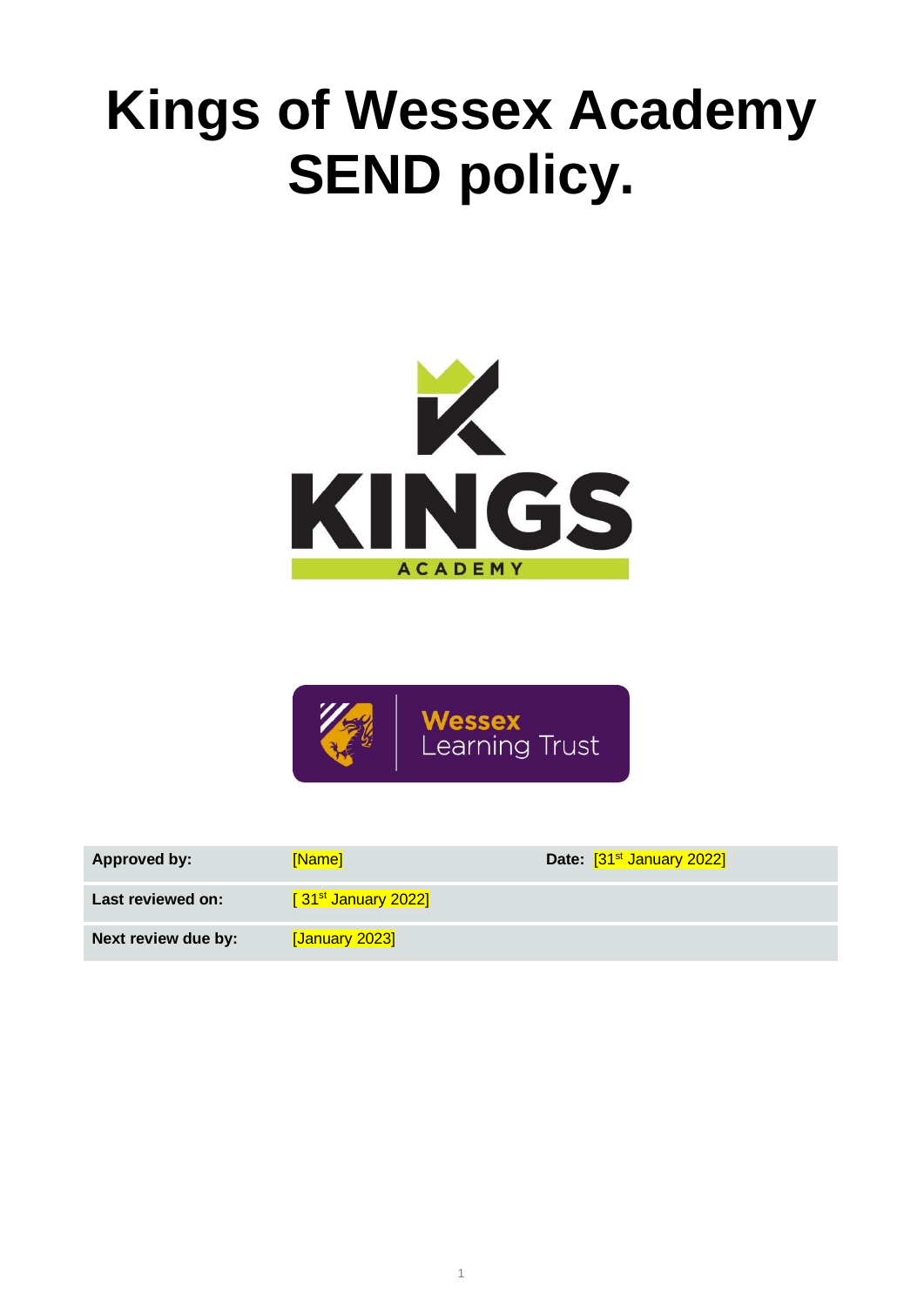## **1. Aims**

Our SEN policy and information report aims to:

- Set out how our school will support and make provision for pupils with special educational needs and Disabilities (SEN)
- Explain the roles and responsibilities of everyone in providing for pupils with SEND

Kings of Wessex Academy has an inclusive ethos and ensuring all students are fully included in all learning and extra-curricular activities. Our learning support team comprises of the SENDCo, six Learning Support Assistants (LSAs) including two Higher Level Teaching Assistants (HLTA). The Team support individual students with additional educational needs in class with their peers across the curriculum. They also provide one-toone support for literacy and numeracy intervention, speech and language, social/life skills, exam revision, homework, coursework and mentoring. The team also support small groups of children and work alongside teachers encouraging students' greater confidence, independence and self- management strategies. We believe strongly in a collaborative approach, and we work very closely with families, communicating regularly through, emails, phone calls and meetings.

## **2. Legislation and guidance**

This policy and information report is based on the statutory Special Educational Needs and [Disability \(SEND\) Code of Practice](https://www.gov.uk/government/uploads/system/uploads/attachment_data/file/398815/SEND_Code_of_Practice_January_2015.pdf) and the following legislation:

- [Part 3 of the Children and Families Act 2014,](http://www.legislation.gov.uk/ukpga/2014/6/part/3) which sets out schools' responsibilities for pupils with SEN and disabilities
- [The Special Educational Needs and Disability Regulations 2014,](http://www.legislation.gov.uk/uksi/2014/1530/contents/made) which set out schools' responsibilities for education, health and care (EHC) plans, SEN coordinators (SENCOs) and the SEN information report

## **3. Definitions**

A pupil has SEN if they have a learning difficulty or disability which calls for special educational provision to be made for them.

They have a learning difficulty or disability if they have:

- A significantly greater difficulty in learning than the majority of the others of the same age, or
- A disability which prevents or hinders them from making use of facilities of a kind generally provided for others of the same age in mainstream schools

Special educational provision is educational or training provision that is additional to, or different from, that made generally for other children or young people of the same age by mainstream schools.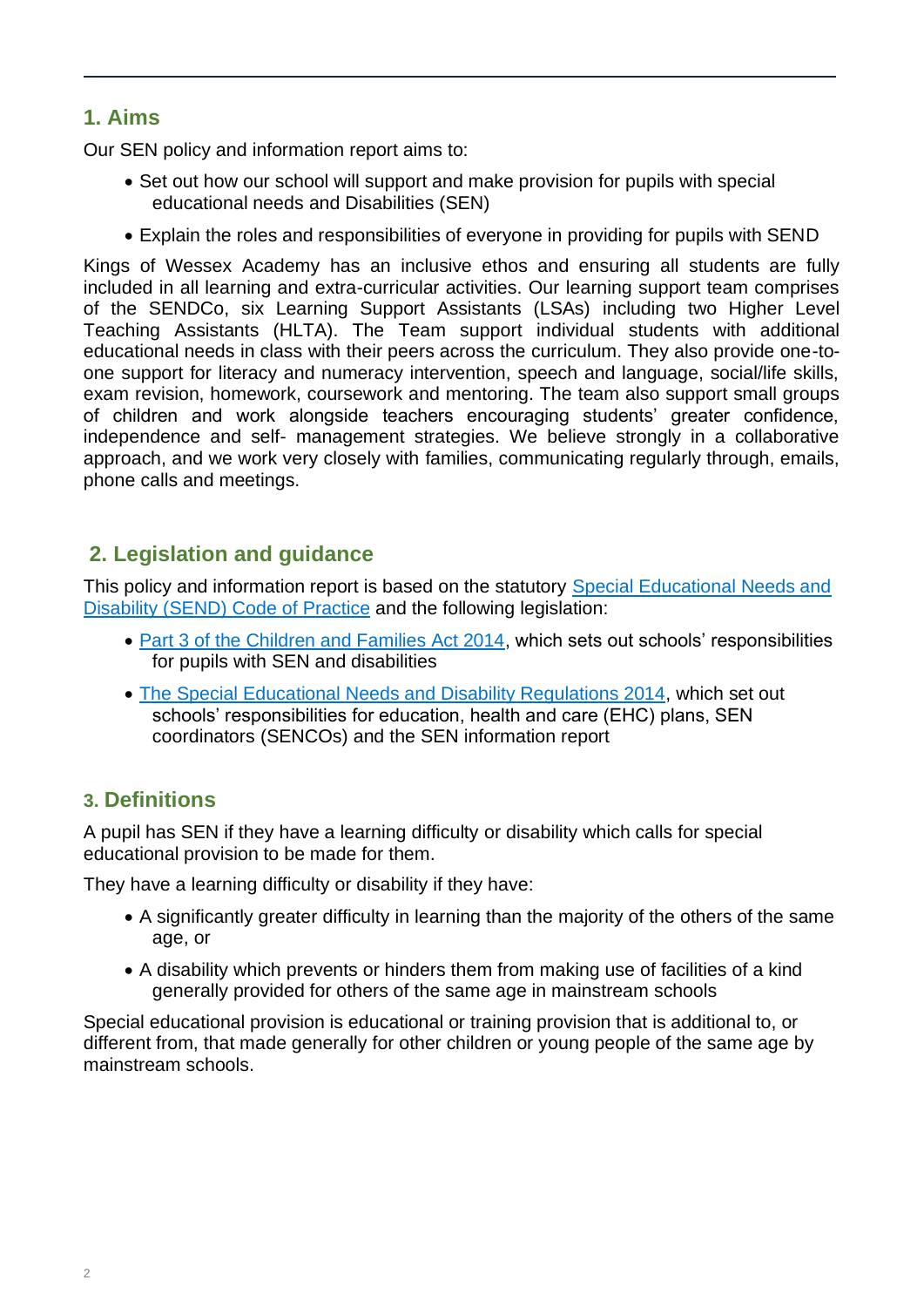## **4. Roles and responsibilities**

### **4.1 The SENCO**

The SENCO will:

- Work with the headteacher and SEN governor to determine the strategic development of the SEN policy and provision in the school
- Have day-to-day responsibility for the operation of this SEN policy and the coordination of specific provision made to support individual pupils with SEN, including those who have EHC plans
- Provide professional guidance to colleagues and work with staff, parents, and other agencies to ensure that pupils with SEN receive appropriate support and highquality teaching
- Advise on the graduated approach to providing SEN support
- Advise on the deployment of the school's delegated budget and other resources to meet pupils' needs effectively
- Be the point of contact for external agencies, especially the local authority and its support services
- Liaise with potential next providers of education to ensure that the school meets its responsibilities under the Equality Act 2010 with regard to reasonable adjustments and access arrangements
- Ensure the school keeps the records of all pupils with SEN up to date

#### **4.2 The SEN governor**

The SEN governor will:

- Help to raise awareness of SEN issues at governing board meetings
- Monitor the quality and effectiveness of SEN and disability provision within the school and update the governing board on this
- Work with the headteacher and SENCO to determine the strategic development of the SEN policy and provision in the school

### **4.3 The headteacher**

The headteacher will:

- Work with the SENCO and SEN governor to determine the strategic development of the SEN policy and provision within the school
- Have overall responsibility for the provision and progress of learners with SEN and/or a disability

### **4.4 Class teachers**

Each class teacher is responsible for:

The progress and development of every pupil in their class

Working closely with any teaching assistants or specialist staff to plan and assess the impact of support and interventions, and how they can be linked to classroom teaching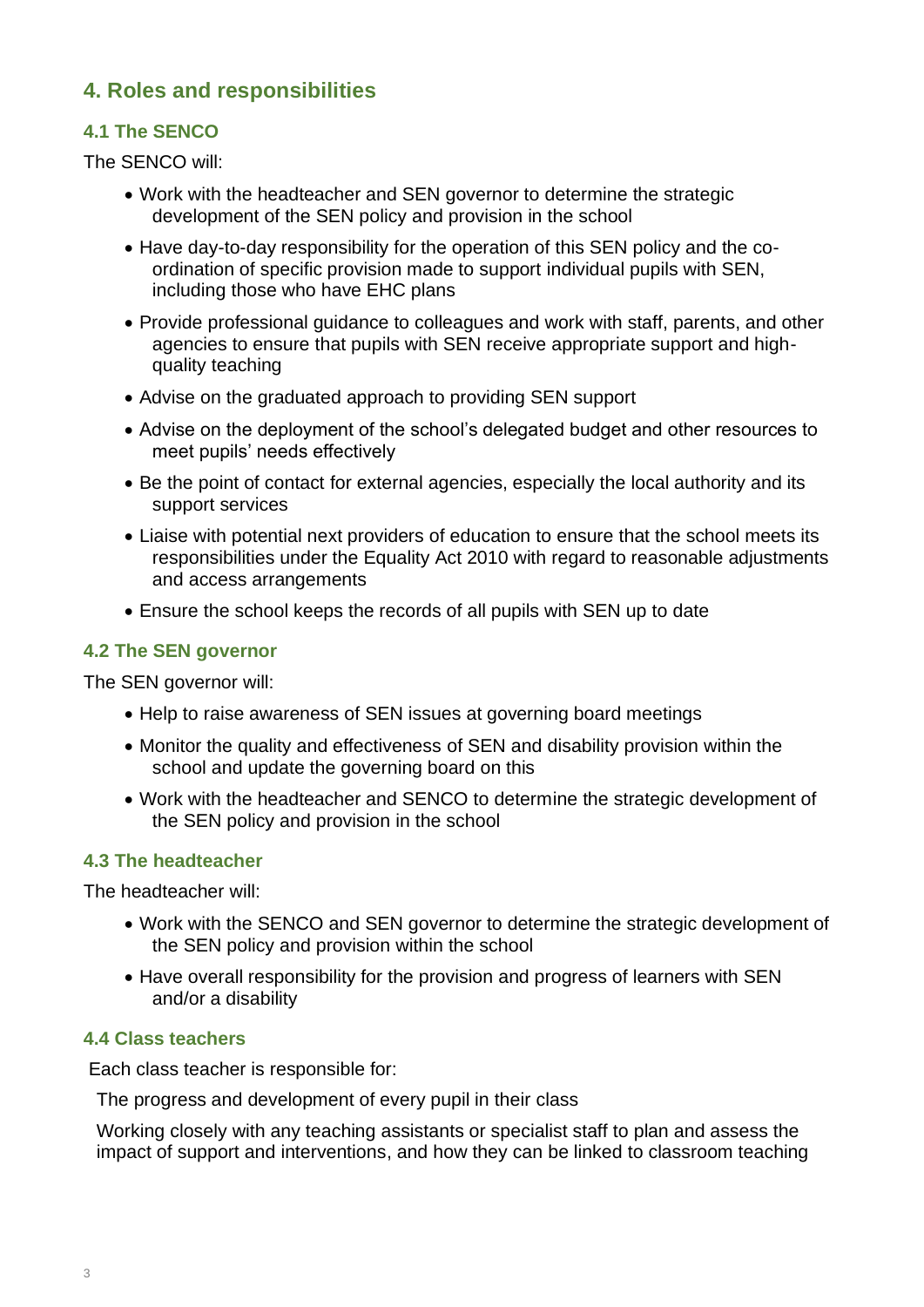Working with the SENCO to review each pupil's progress and development and decide on any changes to provision

# **5 Identification & Assessment of SEND**

5.1 Information about previous special educational needs will usually accompany pupils upon entry to the school and this will be used by the SENDCO to make sure appropriate provision is continued.

5.2 This information is collated from the transfer of school files from the previous school and during transition meetings which are held with middle schools in the summer term, before pupils start at the school. A pupil passport and learning plan will follow the student form middle school and be adjusted as necessary to meet the changing demands of upper school.

5.3 Ongoing identification is also completed alongside the school reporting process as data is collected and analysed in all subject areas by subject leaders. If a pupil has not made expected progress, then interventions will be put in place regardless of need. If a member of staff identifies a pupil whose special educational needs are not met by quality teaching of the normal programme of study, then the class teacher will work with the pupil to provide additional structure. If the situation improves then no further action is needed. If there is no improvement the SENDCO will be informed.

5.4 At this point information will be gathered. The class teacher will inform the parents about the issue and there will be consultation and discussion around the proposed additional support for the pupil. Parents, and the pupil where appropriate, will be involved in sharing information and agreeing outcomes. It will be decided whether it is appropriate to further monitor the pupil. A strategy sheet will be drawn up by the SEND team with copies shared with all staff concerned with the pupil's progress.

5.5 If a parent/carer refers their child to the school as they believe their child has special educational needs they should contact the SENDCO, who will undertake investigations and appropriate assessments (with input from the relevant teachers) to see if they are achieving expected levels of progress. If the pupil is not making appropriate levels of progress, then internal support will be implemented in accordance with paragraphs above.

5.6 In all cases, where internal support is not effective in supporting the pupil, a referral to relevant external specialists will be completed with the parents' knowledge, and information and strategies for support shared with all staff.

5.7 All staff teaching pupils on the SEND regester will be made aware of the individual needs. Subject leaders and the SEND team will help teachers when required to develop effective strategies to 3 promote progress and attainment, and will ensure that appropriate resources are available as part of the school's professional development programme.

## **6 Reviewing**

6.1 All pupils regardless of needs are set targets. Data collated during the school reporting process is analysed and strategies are put in place to support pupils who are not achieving as expected. All SEND interventions delivered outside the classroom have Specific, Measurable, Achievable Targets (SMART) set to ensure that progress is made.

6.2 All pupils on the SEND register will be monitored through the 'Assess/Plan/Do/Review' process. These plans are shared with teachers and parents.